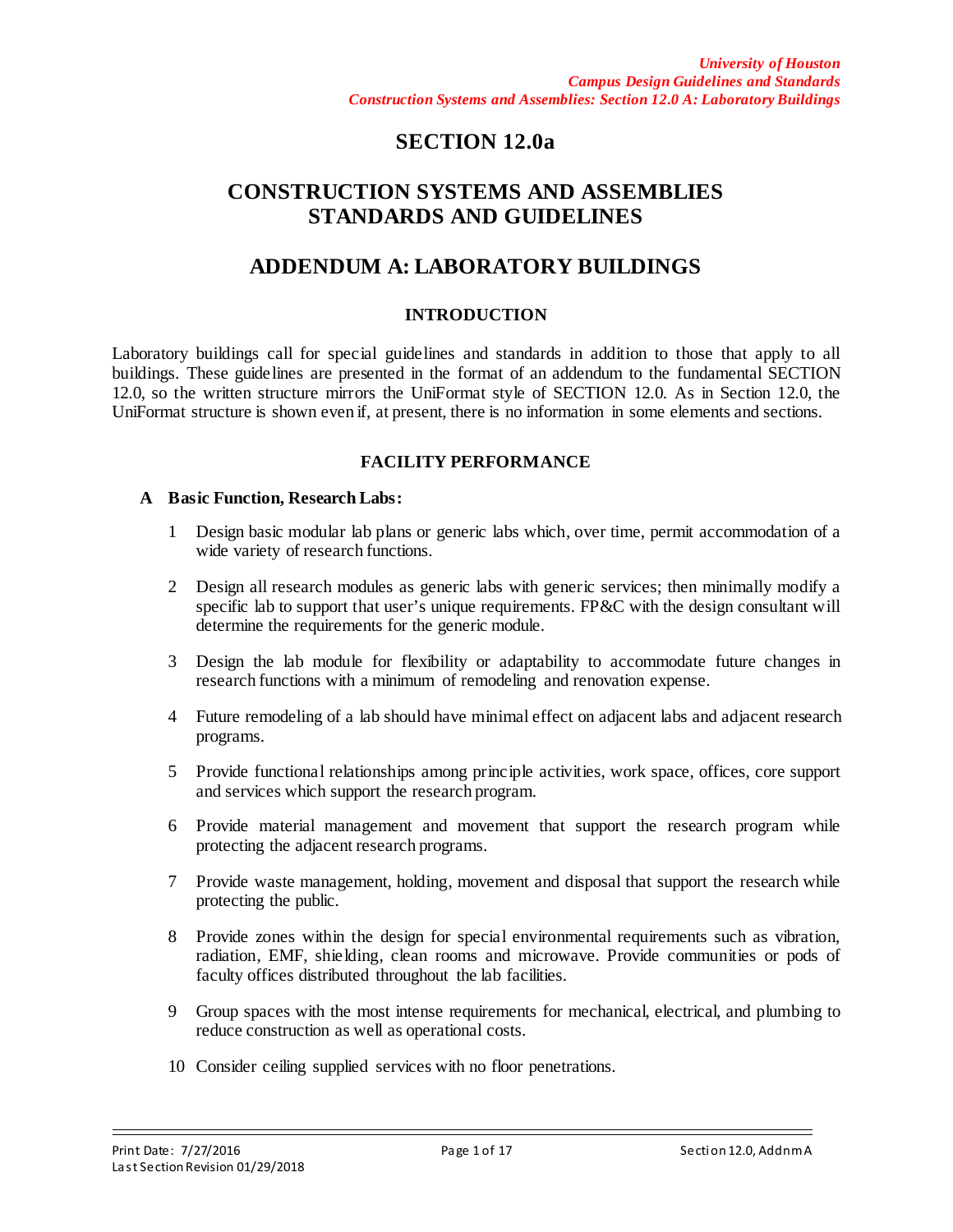#### **B Basic function, Teaching Labs:**

- 1 Design teaching labs that facilitate flexible scheduling by supporting a variety of academic disciplines and teaching styles. Confirm with FP&C the facility parameters needed to match the intended educational program. In the interim, use the following guidelines for preliminary design.
- 2 Design for 20 to 32 student workstations for introductory courses and 20 to 24 student workstations for advanced courses.
- 3 Provide standing height benches for chemistry; consider sitting height benches for biology.
- 4 Provide each student with 3 to 4 linear feet of bench; two students will share a 5 or 6 foot hood and 4 students will share a sink.
- 5 Provide one network connection on the bench for every two students.
- 6 Design lab for student working groups of 2 or 4. Lab bench arrangement and spacing should encourage both student and faculty movement and interaction.
- 7 Provide each Lab with 10 to 20 linear feet of wall storage, plus support equipment required for that discipline; refrigerators, incubators, ovens, demonstration apparatus.
- 8 Shared instrumentation benches or shared instrumentation rooms between labs are appropriate.
- 9 Design the lab to allow gathering space for the students near the demonstration table. The bench layout should encourage interaction and informal conversation between instructor and students.
- 10 Provide good sightlines throughout teaching labs particularly for hoods. Visual control by faculty within the labs is required.
- 11 Close proximity between hood and benches increases student safety.
- 12 Consider shared pre-lab lecture rooms or discussion rooms adjacent to labs. Consider interference with lecturer from hood noise.
- 13 Determine FP&C expectations of durability balanced with cost in the selection of lab bench materials.
- 14 Countertops of lighter colors increase illumination.
- 15 Location of research labs adjacent or contiguous to teaching labs provides ability to share instrument rooms, equipment rooms, prep rooms, storage rooms, animal facilities, electron microscopes, and tissue culture.
- 16 Provide each teaching lab with network connections, ceiling mounted projectors and projection screens; consider CRT or LCD monitors suspended above workstations.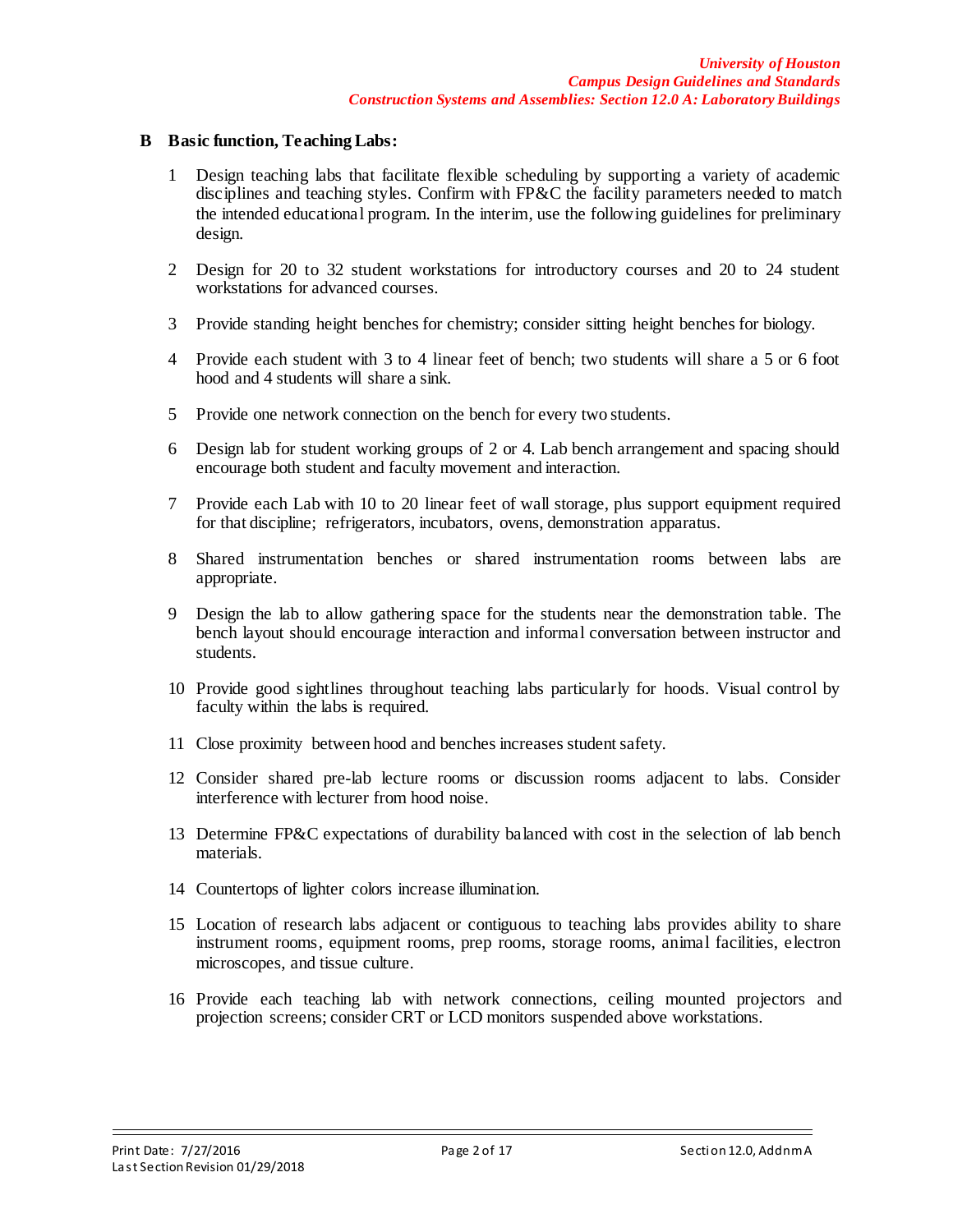### **C Health and Safety:**

- 1 Laboratory design must be approved by UH Department of Public Safety and Department of Environmental Health and Risk Management.
- 2 All labs that house more than two people will have two exits.
- 3 With the concurrence of the UH Department of Public Safety and Department of Environmental Health and Risk Management, provide quick-connect/disconnect outlets for emergency breathing air, or self-contained backpacks, at strategic locations throughout laboratory work areas.
- 4 Provide emergency eye or combination eye and face washers in each lab, preferably at each major sink (cup sinks excluded). Minimum flow pressure at 20 psi, maximum static pressure at 125 psi, water temperature range at 60 deg. to 95 deg. F, and flow rate between 2.5 and 12 gpm. Provide alarm system when emergency washer is activated.
- 5 Provide emergency deluge stations in corridors serving several research labs. Provide deluge stations near the entry to all teaching labs. Floor drains shall not be provided. See Section 12. CONSTRUCTION SYSTEMS AND ASSEMBLIES STANDARDS AND GUIDELINES D2010.90 for additional emergency shower requirements.
- 6 Provide fire suppression appropriate to the anticipated activities. All labs and chemical storage will be fire sprinklered. Provide smoke and flame detectors connected to the building alarm system. Provide portable alarm, warning, and monitoring systems if hazard warrants (e.g., hydrogen or hydrogen sulfide). Provide fire extinguishers (ABC class, dry and liquid) in all labs and storage rooms. Provide fire blanket at exit door from each lab and fire cover storage cabinets if advised by FP&C.
- 7 Provide on each floor, or within each fire zone of each floor, first-aid supply cabinets and emergency equipment carts if advised by FP&C.
- 8 Provide gas cylinder brackets, retainers, holders, stands, and manifold distribution systems for locations identified by FP&C.
- 9 Provide battery-powered, trickle-charged emergency stair and corridor lighting units in addition to lighting that may be on the emergency power generator system.
- 10 Label all pipes, conduits, ducts, etc., with industry standard graphics to identify the contents and direction of flow.
- 11 Provide access panels, cleanout panels, or inspection panels that contain a small view port to permit a visual check before opening.
- 12 Consult with UH Department of Environmental Health and Risk Management (EHLS) regarding appropriate signage and provisions for hazardous waste.
- 13 Provide storage space for chemical spill response containment materials and cleanup requirements, including tools, utensils, and spill-response materials and equipment carts.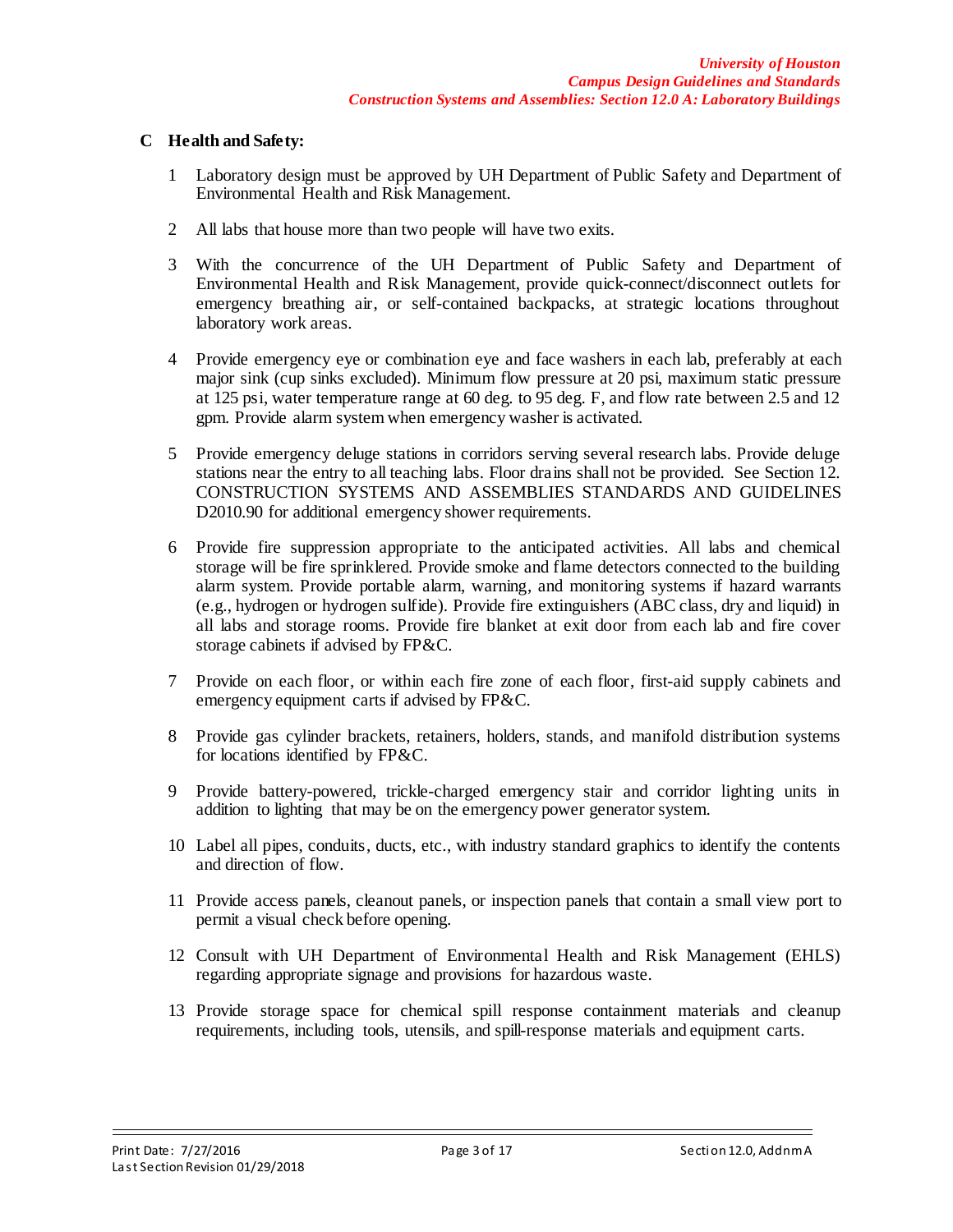- 14 Consult with EHLS regarding requirements for gas mask storage cabinets in laboratory work areas that may generate organic vapors, dusts, fumes, smoke, and mists from chlorine, acid gases, hydrogen cyanide, ethylene oxide, ammonia, etc. EHLS will advise the design consultant on appropriate required storage and locations.
- 15 Consult with EHLS regarding requirements for protective suits and clothing, coveralls, foot and head gear, boots, hard hats, gloves, soiled protective gear, and contaminated protective gear. EHLS will advise the design consultant on appropriate required storage and locations.
- 16 Vented Storage Cabinets.
	- a. Vented safety storage cabinets for acids and corrosives can be in the base cabinet for the fume hoods in laboratory work areas. Vents for the cabinets may be into the fume hood or into the exhaust duct directly.
	- b. Solvents and flammable liquids should be stored in vented and fire-rated cabinets (but not in hood base cabinets) and vented directly into exhaust ducts.
	- c. Hazardous waste storage cabinets, drums, and other containers, and safety containers for storage and disposal of reagents and hazardous waste must be vented into the exhaust duct directly.
	- d. Large volumes of flammables may be stored outdoors in approved storage units if protected and secured.
	- e. No more than three cabinets may be located in a single fire area. NFPA 30, Section 4-3-1. No more than 60 gal may be class I and class II liquids, nor more than 120 gal of Class III liquids be stored in a storage cabinet.
	- f. Metal safety cabinet will comply with: OSHA 29 CFR  $1910.106(d)(3)$  and NFPA 30, Chapter 4, Sections 4-3.2 and 4-3.2.1. The Uniform Fire Code 79.202 requires the same as OSHA 29 CFR 1910.106 and NFPA 30.
	- g. Bench cabinets are available to store small amounts of flammables and corrosives under the laboratory work bench. Mobile safety cabinets are also available in compliance with OSHA 29 CFR 1910.106 and NFPA 30 regulations.
	- h. Type I and Type II safety cans must comply with Department of Transportation (DOT) 19L and Un 1A1/Y/100/92 requirements for storage and use of hazardous and flammable liquids in the laboratory.

| Class             |              |                     | Flash Point ( ${}^{\circ}$ F)   Boiling Point ( ${}^{\circ}$ F) |
|-------------------|--------------|---------------------|-----------------------------------------------------------------|
| <b>Flammables</b> | IА           | $\langle 73$        | < 100                                                           |
| ΙB                | < 73         |                     | >100                                                            |
| IC                |              | $>73$ and $< 100$   |                                                                 |
| Combustibles      | $\mathbf{I}$ |                     | $> 100$ and $< 140$                                             |
| ШA                |              | $> 140$ and $< 200$ |                                                                 |
| ПB                |              | >200                |                                                                 |

Liquid Flammables and Combustibles Classifications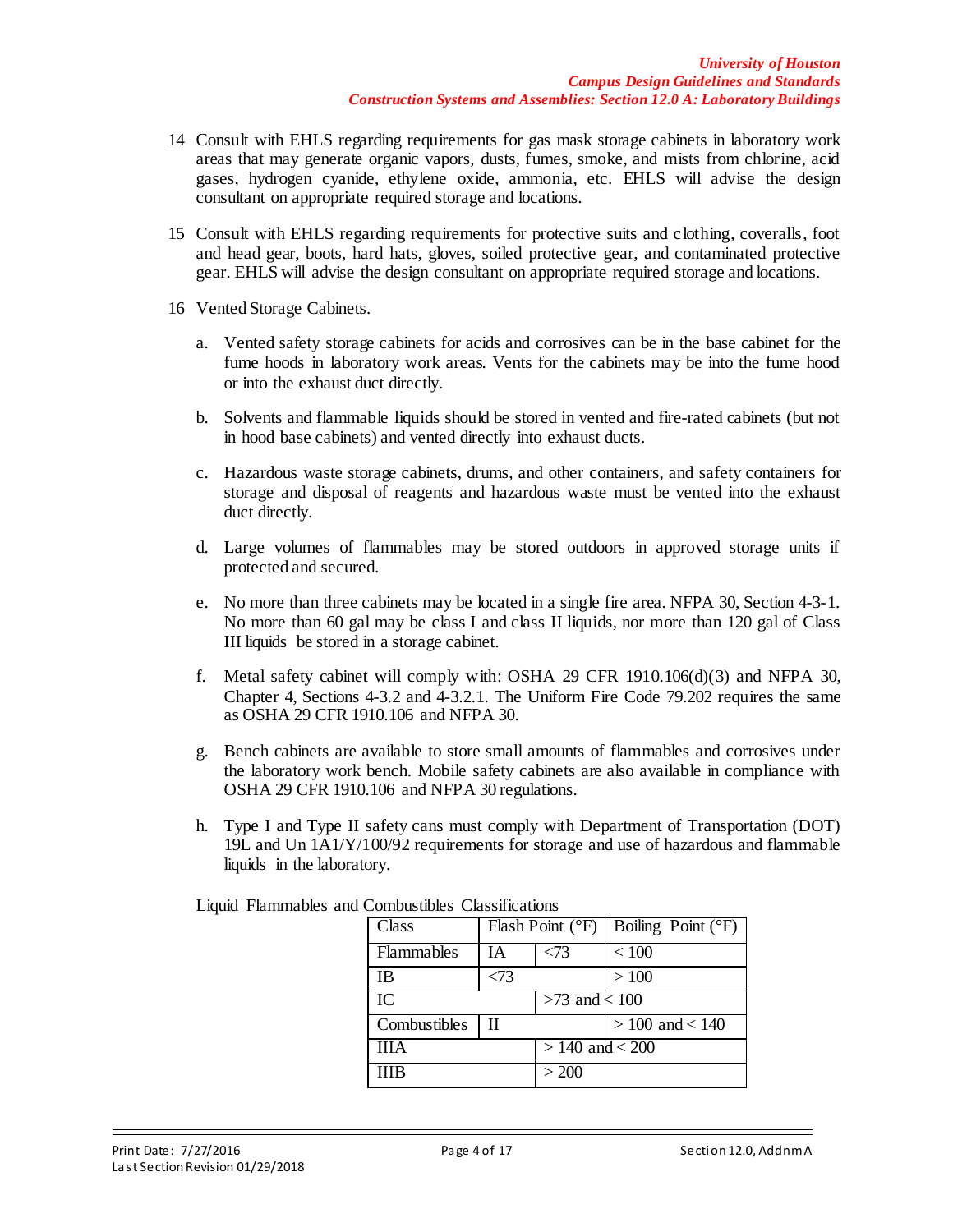| <u>aan ning italiku kaan ning n</u> |                                |  |  |
|-------------------------------------|--------------------------------|--|--|
| Liquid Classification               | Maximum Storage Capacity (gal) |  |  |
| Flammable, class I                  | 60                             |  |  |
| Combustible, class II               | 60                             |  |  |
| Combustible, class III              | 120                            |  |  |
| Combination of classes              | 120a                           |  |  |
|                                     |                                |  |  |

Maximum Storage Quantities for Cabinets

### **D Physical Security:**

- 1 Partitions enclosing chemical storage rooms and hazardous areas will run to structure and be sealed at top and bottom. Fire-rating of construction will be adequate to protect for the hazard per code or as directed by FP&C. Large chemical storage rooms inside the building will be reinforced CMU.
- 2 All doors in chemical storage rooms, preparation rooms and hazardous areas will be selfclosing and locking with door position switches.
- 3 Research Labs will be locked. FP&C will advise the requirements.
- 4 Teaching Labs will be locked. FP&C will advise the requirements.

#### **E Operation and Maintenance:**

- 1 All labs will be individually circuited, valved, and isolated so that cutting off services to one lab will not affect operations in other labs.
- 2 All chases which contain vent stacks will be physically accessible with adequate room so inspectors may enter the chase and visually inspect from all sides.

# **ELEMENT A**

#### **SUBSTRUCTURE**

There is no special information in ELEMENT A. Refer to SECTION 12.0.

#### **ELEMENT B**

#### **STRUCTURE**

There is no special information in ELEMENT B. Refer to SECTION 12.0.

# **ELEMENT C**

# **INTERIORS**

#### **C10 INTERIOR CONSTRUCTION**

C1000 GENERAL. Refer to SECTION 12.0.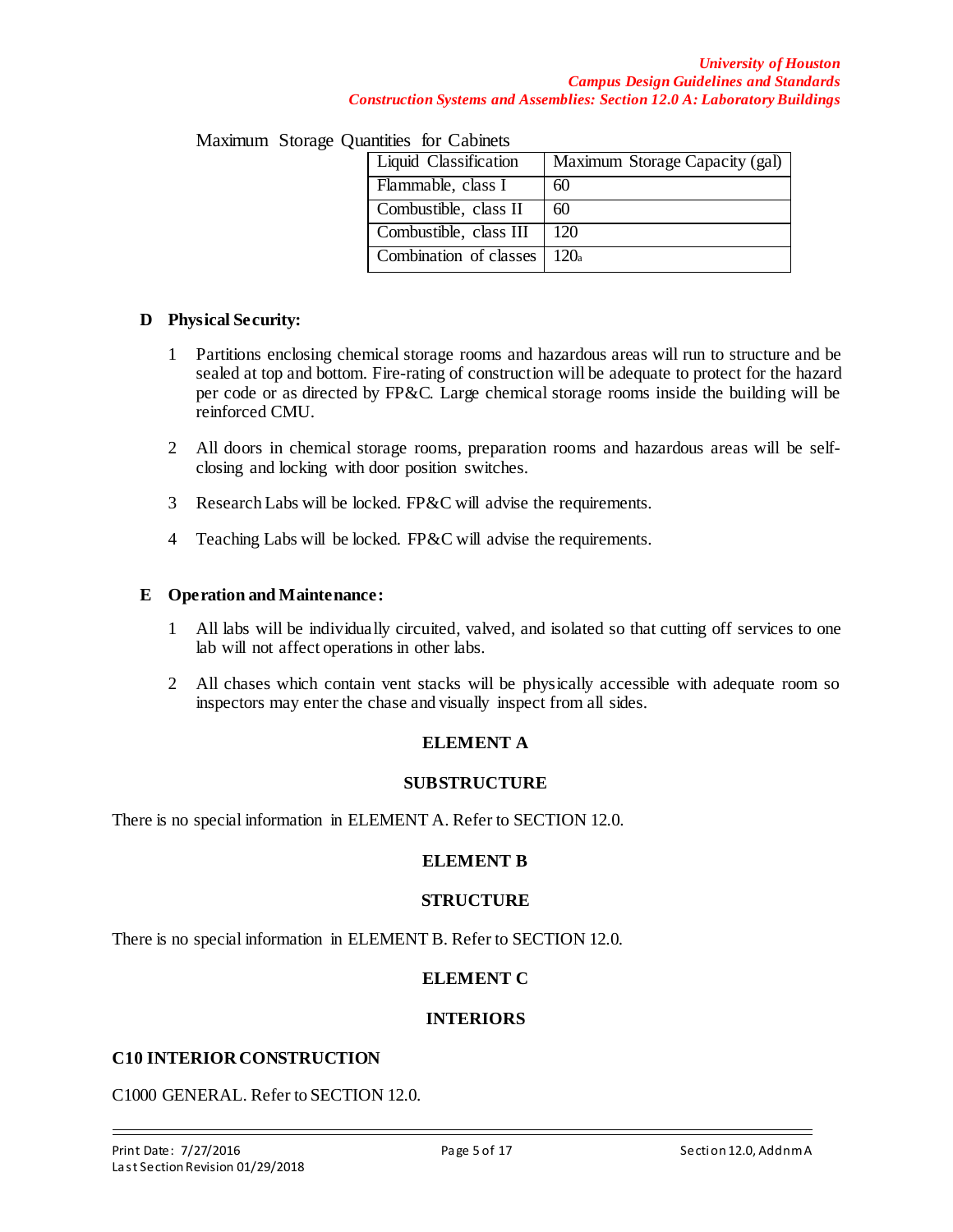# C1010 PARTITIONS

Use any of the following types of partitions:

- 1 Gyp board with semi gloss paint.
- 2 Provide partitions to structure between each lab.
- 3 Reinforced CMU partitions around hazard or chemical storage rooms.
- 4 CMU with block filler and epoxy paint at green house or animal holding rooms

### C1020 INTERIOR DOORS

- 1 Provide 4'-0" double opening (1'-0" and 3'-0" doors) at all lab entries.
- 2 Provide a minimum 6 inch by 18 inch vision panel in all doors other than offices and restrooms.
- 3 All doors to labs and hazardous areas will be self-closing and self-locking.
- 4 Galvanize all metal doors and frames.
- 5 All doors serving labs will be plastic laminate.

#### C1025 INTERIOR DOOR HARDWARE. Refer To SECTION 12.0.

#### C3010 WALL FINISHES

- 1 Flooring:
	- a. Teaching labs floors will be VCT.
	- b. Research Lab floors for Chemistry, Physics, and Engineering will be VCT.
	- c. Research lab floors for biology will be seamless flooring.
	- d. Greenhouse and animal holding floors will be seamless epoxy resin floors
	- e. Consider sealed concrete for alternate lab and storage area flooring.
- 2 Walls will be any of the following:
	- a. Use semi-gloss paint for labs, store rooms, and offices
	- b. Use epoxy paint for greenhouses and animal holding and biological rooms
	- c. Consider epoxy paint for other special use labs
- 3 Ceilings will be one of the following: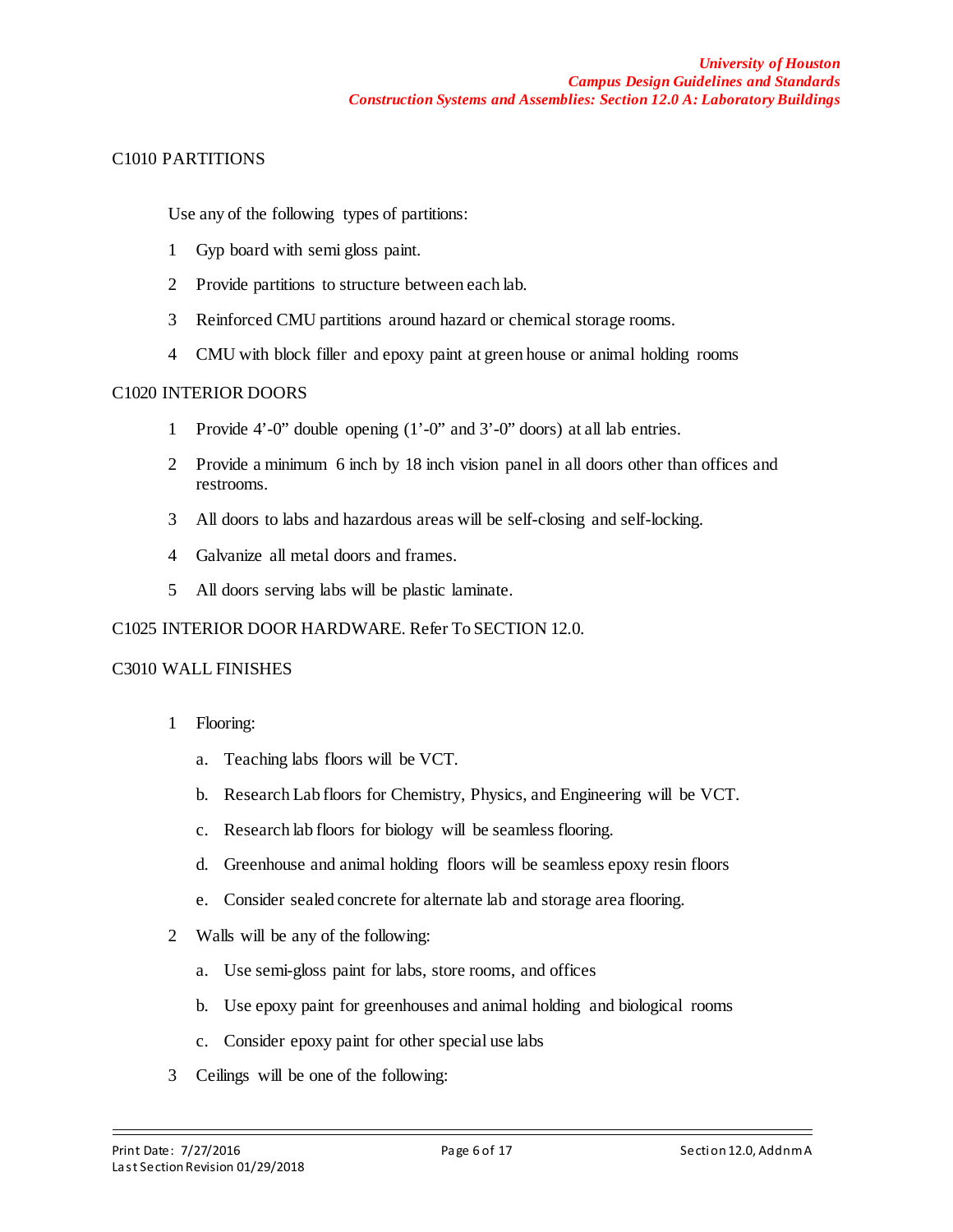- a. Use 2x2 vinyl-coated acoustical tile.
- b. Use suspended green board drywall ceiling in greenhouse and animal holding areas.
- 4 Casework:
	- a. Use wood construction, oak veneer, light finish
	- b. Use white tops, material appropriate to chemical resistance required by activities

#### **ELEMENT D SERVICES**

#### **D1000 GENERAL**

- 1 Oversize the mechanical rooms, spaces and chases to accommodate initial level of service and allow for future growth and additions.
- 2 Insure flexibility in the design of building systems and the space allowed for installation and maintenance to permit ease of changing functions, activities, equipment and regulations.
- 3 Flexibility depends upon the capacity of building systems while changeability depends on the organization and location of the system elements. Optimize the design of systems for optimal balance between these to obtain approval from FP&C.

#### **D20 PLUMBING**

#### D2000 GENERAL

- 1 Organize piped services in overhead lanes or chases for uniformity of service and ease of access and provide taps and valves located for potential drops to benches and hoods.
- 2 Consult with EHLS regarding acid waste piping from designated sinks diverted to a neutralizing basin or holding tank for dilution, pH adjustment, and disposal. FP&C will advise on glass vs. plastic piping systems.
- 3 Consult with EHLS regarding diverting biohazard liquid waste to holding and processing tanks before being released in the sanitary sewer systems or removed for alternative disposal process. A two-tank system may have to be installed (one to process waste and one to hold waste awaiting processing or removal).
- 4 Consult with EHLS regarding providing carbon dioxide, nitrogen, oxygen, helium, or other special or mixed gases piping systems including manifolds, valves, and regulators and pressure sensors if required by FP&C. Gases may be supplied to individual workstations from portable gas cylinders mounted/restrained in the laboratory work areas, or from central gas cylinder rooms or a service corridor. Design the manifold and distribution system with the lab programmer.
- 5 Provide lab quality, oil-free central compressed air supplied at pressures between 40 to 150 psi as defined by FP&C with pressure regulators, filters, dryers, as may be required. Confirm with FP&C if a secondary system of lesser quality air may be required in addition.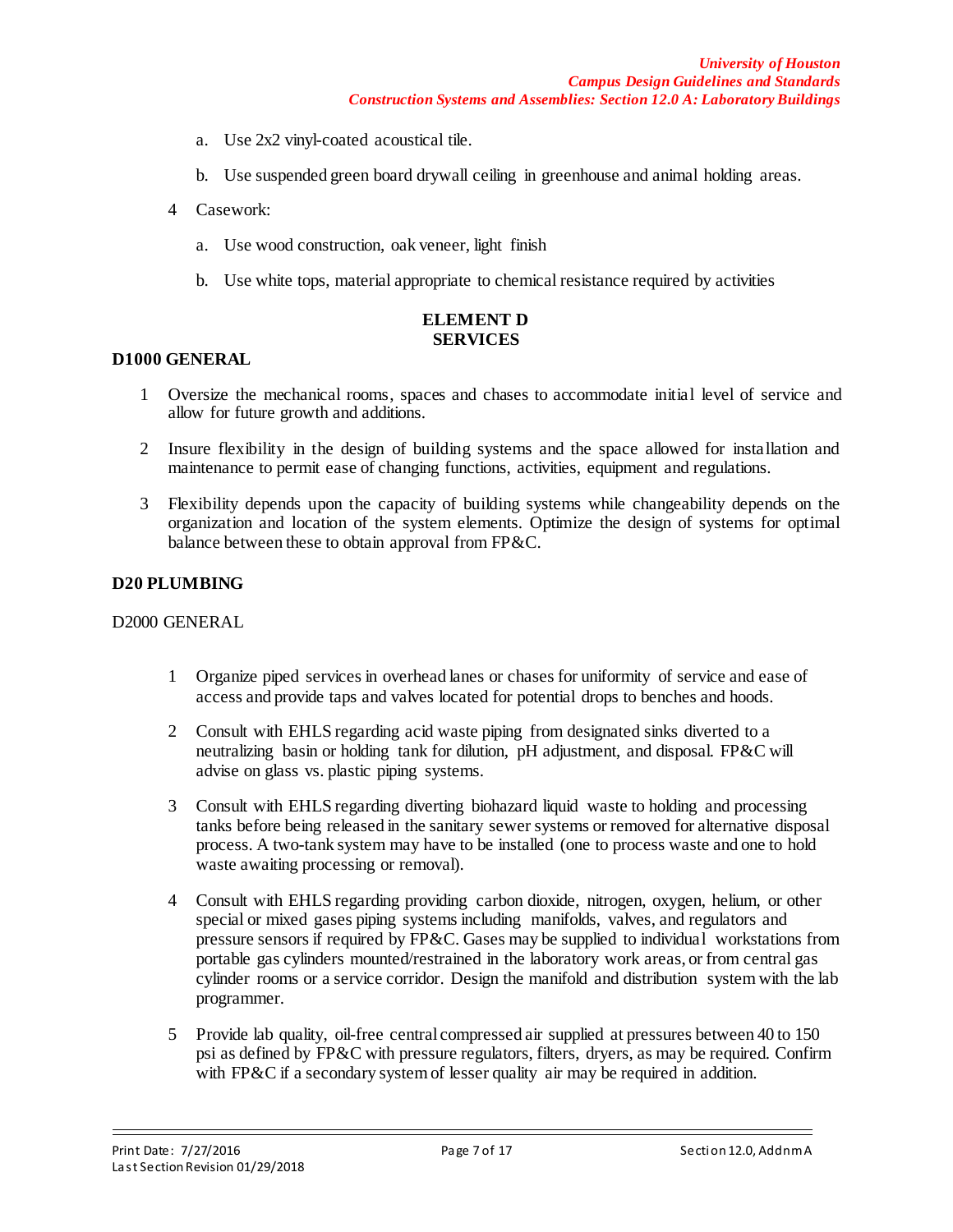- 6 Provide central natural gas system. Sleeve per code any pipe enclosed in unventilated spaces such as walls, chases, or ceilings. Pipe run in return air plenums may be unsleeved.
- 7 Breathing-quality air may be required at selected locations throughout the laboratory work areas for safety and emergency rescue protocols. Comply with any codes or as directed by FP&C and coordinate with the fire department's rescue practices.
- 8 If desired by FP&C, provide a central vacuum system operating at 18" to 22" (ordinary) to 28.5" (high) of mercury. Locate fixtures as directed by FP&C, but initial planning should anticipate outlets at each hood and one per bench face. Vacuum to be filtered when installed in high-hazard laboratories.
- 9 If cup sinks are preferred on benches (generally allows more unimpeded surface for equipment), locate one per 8-10 feet of countertop. Provide single rigid or vacuum-breaker gooseneck faucet for cold water with straight serrated hose connector.
- 10 Where drain troughs are preferred (perhaps in teaching labs), provide troughs min. 6" wide x 4" sloping to 8" deep (function of length) and composed of acid-resistant composite material.
- 11 Provide an emergency deluge shower head and eye wash in all laboratory areas with chemical fume hoods. Locate near the primary exit.
- 12 Provide hot (120 to 140 deg. F) and cold water at each laboratory utility sink with a mixing type rigid or vacuum-breaker gooseneck faucet with straight serrated hose connector. Faucets actuated by arm handles, wrist blades, knee action, or foot controls or automatic devices.
- 13 Confirm requirements for distilled or de-ionized water at the utility sink(s), in fume hoods, in preparation areas, etc., and use special plastic fixtures and piping to meet purity requirements.
- 14 Provide at a minimum one single-tub utility sink of acid-resistant composite materials per laboratory module.
- 15 "Lead-free" laboratory faucets are required.

# D3040 HEATING VENTILATING & AIR CONDITIONING

- 1 In general, all laboratory work areas will be maintained at negative pressure relative to corridors and adjacent spaces. Special laboratory environments may require an equal or positive-pressure environment.
- 2 Provide individual thermostat controls for all laboratory work areas.
- 3 Maintain a minimum of 6 air changes per hour for all laboratory work areas, but confirm with FP&C any higher levels that may be required by specific environments. See also *Section 12.0 A.01 Laboratory Design Guide, 1.1.C.8.*
- 4 Confirm with FP&C any requirements for air filtration in specific laboratory areas that exceed capabilities of normal "dust only" filters in air handling units.
- 5 Design the HVAC system to permit supplemental cooling by fan coil units in laboratory modules that contain special equipment, develop high heat loads, etc.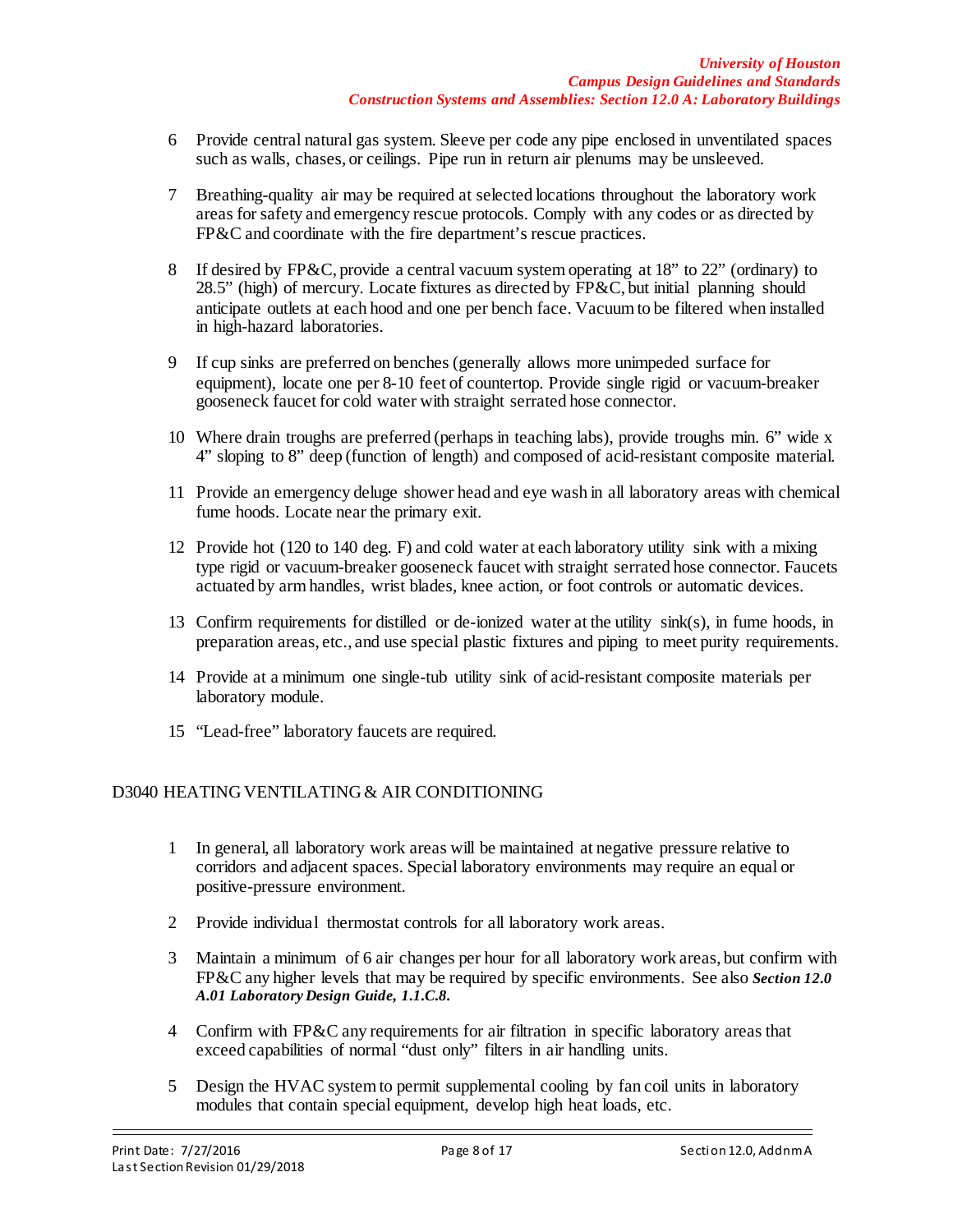- 6 All laboratory work areas, service and support spaces, and animal facilities will be served with 100% outside air supply and 100% exhaust.
- 7 Location of fresh air intakes relative to the exhaust stacks is a critical item. Consider air flow and turbulence studies to verify intake locations and exhaust diffusion effectiveness. Consider other sources of air contamination such as truck exhausts at loading docks, downwind of exhaust streams from nearby facilities (e.g., labs and kitchens).

#### **D40 FIRE SUPPRESSION SYSTEMS**

#### D4000 GENERAL

- 1 Provide wet-pipe fire sprinkler systems throughout the entire building.
- 2 Work with the UH Department of Public Safety, EHLS and users to identify locations for life safety and emergency systems, fire and smoke containment, spill containment, eyewash and showers, supplemental breathing apparatus, etc.

#### **D50 ELECTRICAL**

#### D5000 GENERAL

- 1 Provide clean "normal" power and emergency power sources for each lab and equipment area. Consider with FP $\&C$  whether to provide a central UPS or provisions for local systems in each lab and equipment area versus installing local devices on each piece of equipment.
- 2 Consider combination direct and indirect pendant fluorescent light fixtures to provide 70 to 100 fc (based on activity) at standing work counter height (36") supplemented with task lighting. Verify actual lighting requirements in each lab with users.
- 3 As a beginning point, assume connected load design capacity between 60 and 100 VA/nsf in laboratory work areas only. Service levels may be considerably higher (several hundred VA/nsf) in electronics and production laboratory work areas. Equivalent of 50 W/nsf minimum in laboratory work areas only.
- 4 Provide in each laboratory work area an accessible electrical panel to distribute electrical power. Locate panel either in the corridor by each door or just inside the door. Also, consider emergency cut off switches (red "mushroom" buttons) at the exit doors from each lab. Standard electrical service should be a bus duct system, 120v/208v panel-board, single and three phase, four-wire, 60-hertz current, with 25-35% excess capacity minimum.
- 5 Provide explosion-proof light fixtures, switches, and receptacles in laboratories and fume hoods using highly reactive, volatile, or explosive substances. Confirm locations, quantities, and types with FP&C.
- 6 Provide a bus grounding bar connected to a special building ground grid system in each laboratory module for instruments and equipment requiring an absolute ground. Provide testing reports for each lab.
- 7 For initial planning, assume a minimum of one emergency electrical power outlet on each side of the laboratory work area module line or partition centerline, 1200 to 1500 W capacity.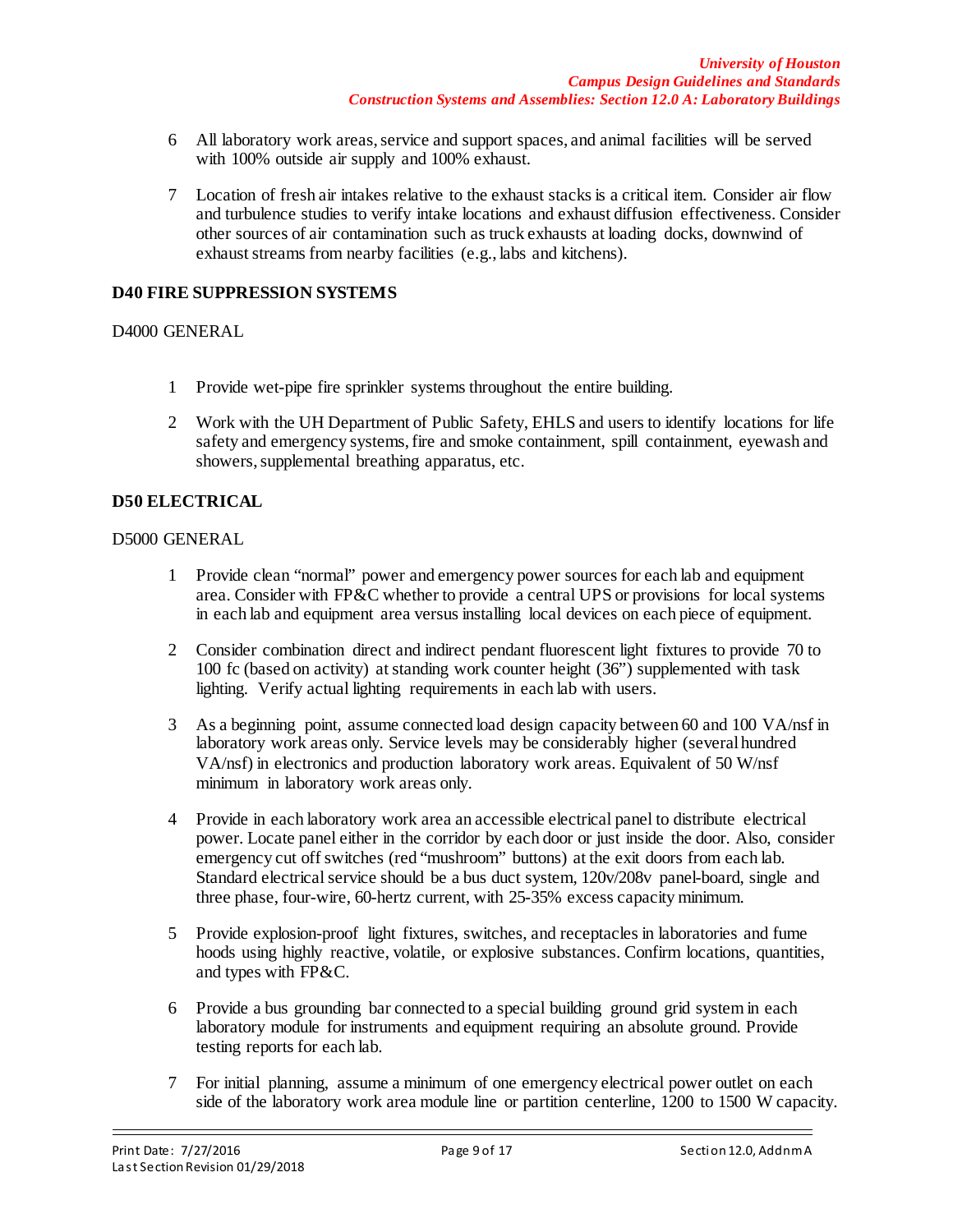- 8 Provide smoke and flame detectors in each laboratory work area and in service and support areas. Confirm with FP&C the need for special sensors for hazardous materials.
- 9 Anticipate one 208-V single-phase three-wire polarized grounded outlet per bench face and at each hood.
- 10 Anticipate at a minimum one 120-V three-wire polarized grounding duplex outlet per 3 feet of counter. Confirm with UH the need for all outlets to be GFCI, but at a minimum provide these in the vicinity of any sinks or equipment using liquids.

#### D5030 TELECOMMUNICATIONS

1 See other sections for telecommunications wiring and outlet requirements. But at a minimum anticipate one data network connection per bench face and a voice/data outlet at each researcher workstation.

#### **ELEMENT E EQUIPMENT AND FURNISHINGS**

#### **E10 FUME HOODS**

#### E1000 GENERAL

- 1 Fume hoods should be located away from activities or facilities, which produce air currents or turbulence. Locate away from high traffic areas, air supply diffusers, doors.
- 2 All Laboratory hoods shall meet the requirements of the National Fire Codes, NFPA 45, Fire Protection for Laboratories Using Chemicals. Hoods handling radioactive material shall also meet the requirements of NFPA 801, Recommended Fire Protection Practice for Facilities Handling Radioactive Materials.
- 3 Hoods shall be variable volume and an integral part of the HVAC system design.
- 4 Hood lighting should be vapor or explosion proof; light bulbs will be changeable from outside of the hood.
- 5 Hood liner materials should be matched to the anticipated substances and procedures.
- 6 Airflow distribution within a hood is better attained with adjustable type slots. Movable panels or baffle plates are not recommended.
- 7 The working surface of a hood should include a raised front lip for spill control.
- 8 Perchloric acid hoods require a "wash down" feature in which water spray is used to remove acid crystals from the exhaust fan, ductwork, and hood plenum after each use.
- 9 Consult with EHLS regarding radioisotope hoods installations. These air stream systems require special construction to permit easy cleaning. Filtration requirements of the exhaust air and fume hood construction shall be determined on a case by case basis in consultation with FP&C.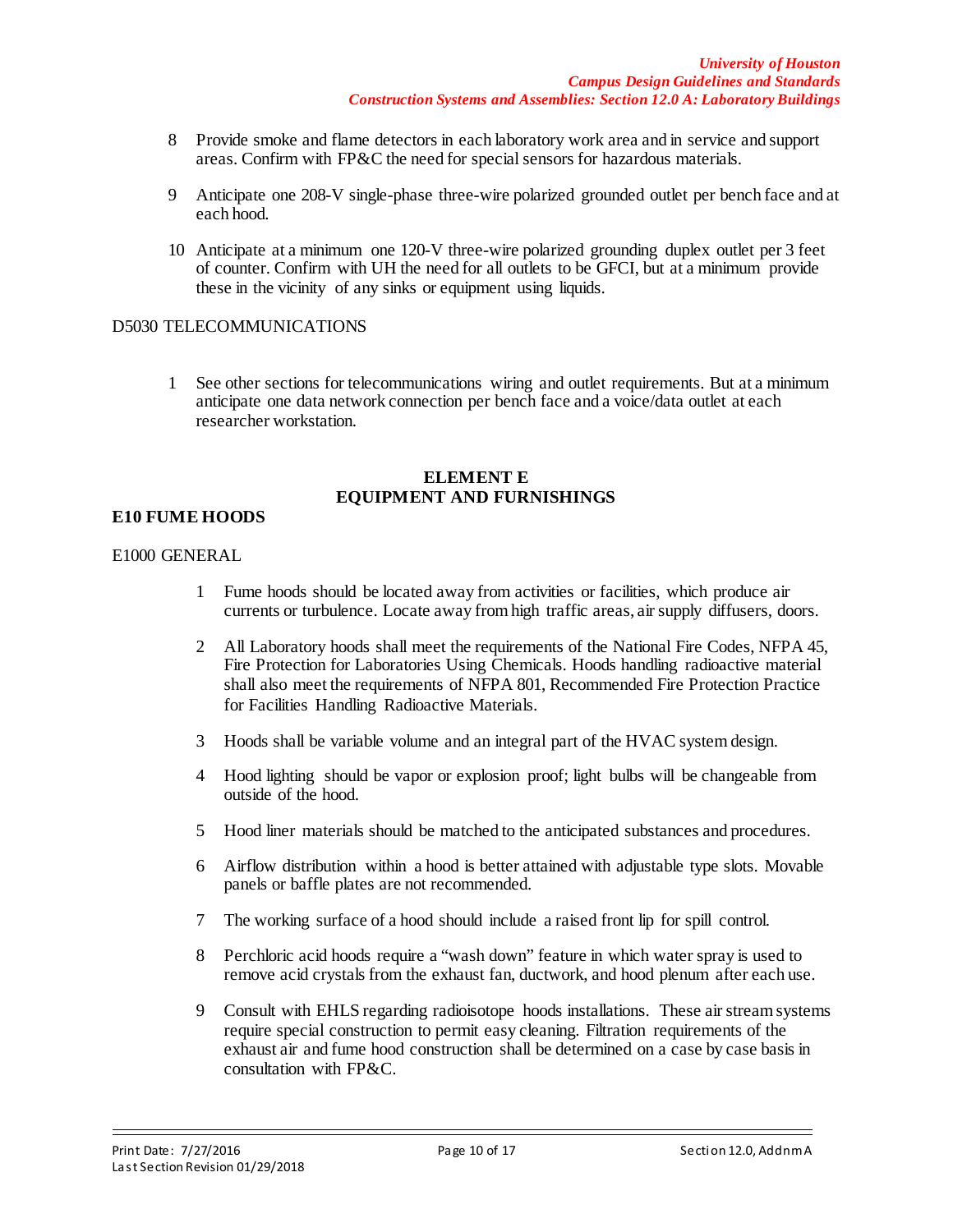- 10 Biological safety cabinets (BSC's) shall meet NIH 03-112C Performance Specifications and shall be in accordance with National Sanitation Foundation Standard NSF49 and be listed by N.S.F. For application guidelines and filtration requirements use HHS Publication No. (CDC) 93-8395 "Biosafety in Microbiological and Biomedical Laboratories". Unit shall be of coated steel or stainless steel construction; interior shall be stainless steel with coved corners. All seams and welds to be ground smooth and polished. Sliding view window shall be 1/4" safety or tempered glass. Supply and exhaust HEPA filters shall be front loading and shall be 99.99% efficient for 0.3 micron sized particles. Unit shall be listed by UL or CSA for electrical services to be provided per the end user. Unit shall include fluorescent light and an ultraviolet (germicidal) light. Certification of unit after installation is required and must be performed by an approved certification company.
- 11 Hood sash will have a positive stop at approximately 60% open and required exhaust air volume and velocity shall be determined at this position. Provide an alarm and/or flashing red light to be activated whenever this stop is bypassed.
- 12 Average face velocity for all hoods with sash 60% open will be 100 fpm and minimum at any point 80 fpm (standard specifications allow a 20% variance at any one spot as along as no eddying or backflow occurs).
- 13 Exhausts from fume hoods may be designed with either an independent duct system for each hood or a manifold system. Consider a variable volume manifolded system where mixing of the exhaust is not a problem. *[See Section 12.0 Addendum A.01 for additional ducting restrictions]*
- 14 A high transport velocity (1500-2000 feet per minute) is needed so that dust and aerosolsize materials are not deposited in the joints, cracks, or corners in the duct system.
- 15 Exhaust ducts will be constructed of Type 316L Stainless Steel with all-welded or mechanically fastened joints sealed with mineral impregnated woven fiber tape which is further impregnated with an activator/adhesive of the polyvinyl acetate type such as manufactured by Hardcast, Inc. or equal. Ducts shall be routed vertically with minimum number of returns. All hood exhaust outlets shall be flanged and furnished with a companion flange for welding to the exhaust duct.
- 16 The exhaust fan assembly shall be located on the roof. The fan will be belt-driven with exhaust directed vertically at a velocity sufficient to clear the building and all other obstructions (min. 2500ft. per minute exit velocity). The open end shall be a minimum of 10'-0" above roof or walking surface or more as directed by local codes or UH. Exhaust fan shall consist of monel wheel and cast iron housing, coated with three coats of air dried "Herzite." Motor shall be outside of the air stream in a galvanized enclosure.
- 17 Hood exhaust system design must provide for 10% minimum flow through exhaust duct when hood is not in service. The hood exhaust may be used as part or all of the required exhaust from the laboratory room.
- 18 Avoid pressurized exhaust ducts. Fans blowing into the duct system will not be permitted.

#### **E11 FUME HOOD TESTING**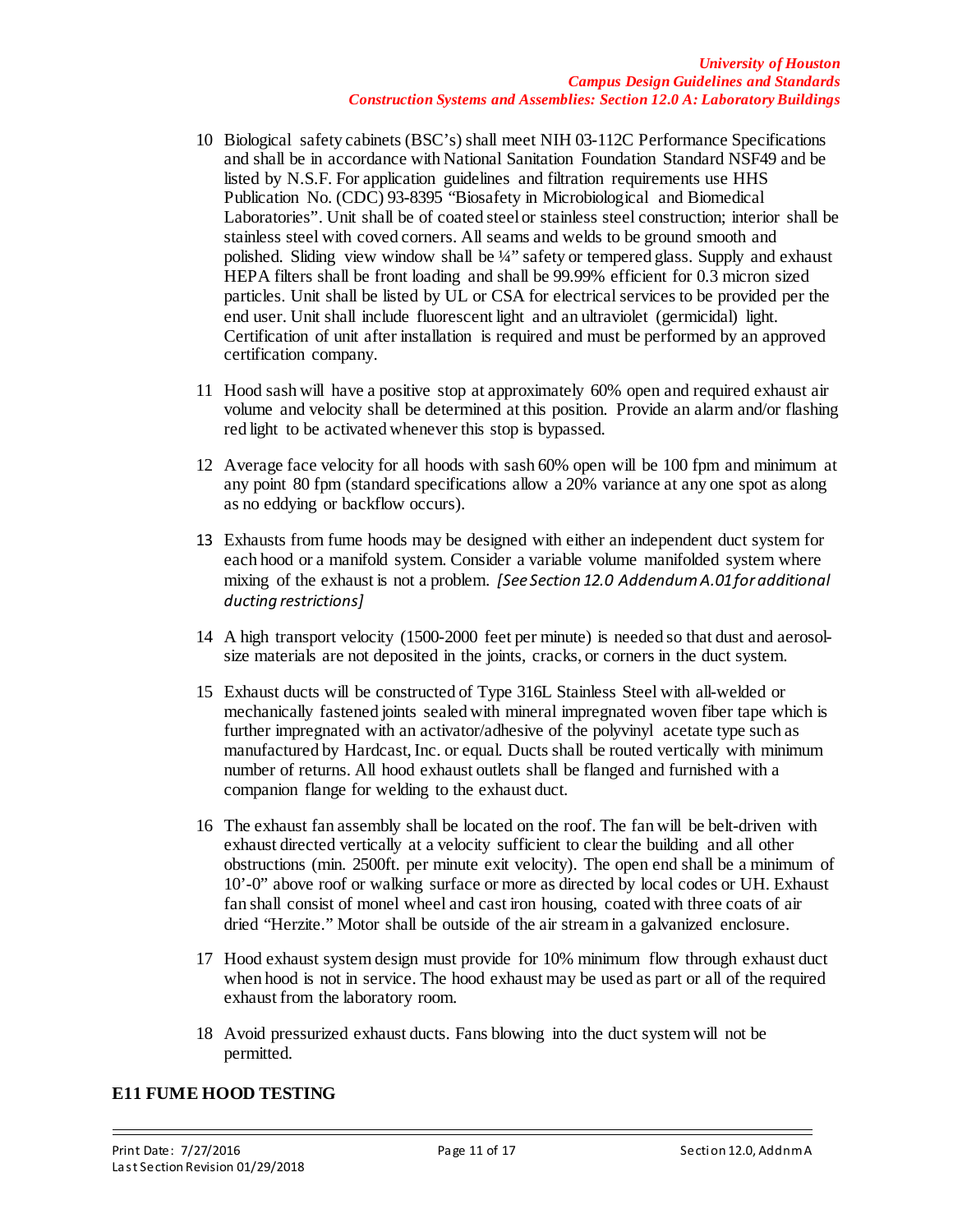#### E1100 GENERAL

- 1 All fume hoods must be tested per requirements of ASHRAE Standard 110-(current version). Each hood will be tested at the factory before acceptance for shipping and also after installation before acceptance of the laboratory.
- 2 Tests at the factory will be conducted by the manufacturer's quality control staff, with complete documentation supplied to FP&C and the design consultant. At a minimum, a selected group of hoods representing each of the types of hoods in the project will be observed in testing at the factory by a representative of FP&C, the design consultant, and the contractor. More observers may be included at the discretion of FP&C and the project team.
- 3 Each hood will be tested after installation and after the HVAC systems have been balanced. These tests will be conducted by an independent testing agency that is experienced in fume hood performance testing. It is recommended that representatives of FP&C, the design consultant, contractor, mechanical engineer, and manufacturer will observe the tests.
- 4 Factory testing will include all three component tests described in the ASHRAE standard, including the tracer gas method. Field testing in the laboratory need not include the tracer gas test unless required by FP&C for special hazard conditions.
- 5 The following is an abbreviated version of ASHRAE 110-provided by Fisher Hamilton, a major manufacturer of fume hoods, as part of its standard specifications. Other manufacturers supply similar standards and all should subscribe to the ASHRAE 100. This document is included as a guideline but the full ASHRAE 110 (current version) should govern all tests.

# E1110 SOURCE QUALITY CONTROL TESTING OF FUME HOODS

- 1 Evaluation of manufacturer's standard product shall take place in manufacturer's own test facility, with testing personnel, samples, apparatus, instruments, and test materials supplied by the manufacturer at no cost to the University.
- 2 Submit test report consisting of the following test parameters and equipment for each hood width and configuration specified.
- 3 Hood shall achieve a rating of 4.0 AM 0.1 P.P.M. or better. Tested to ASHRAE-110-R.
- 4 front of fume hood. Provide make-up air to replace room air exhausted through fume hood and to obtain a negative 0.2" w.g. room pressure. Introduce make-up air in a manner that minimizes drafts in front of hood to less than 20% of the face velocity. Connect 100 feet per minute air velocity through face of fume hood. Adjustment in blower shall vary face velocity down to 75 feet per minute.
	- a. Examine facility to verify conformance to the requirements of this Section.
	- b. Test room shall be isolated from all personnel during test procedure.
- 5 Provide the following for testing of auxiliary air fume hoods:
	- a. Control room temperature and maintain quantity of auxiliary air sufficient to meet the manufacturer's stated ratio of auxiliary air to exhaust air.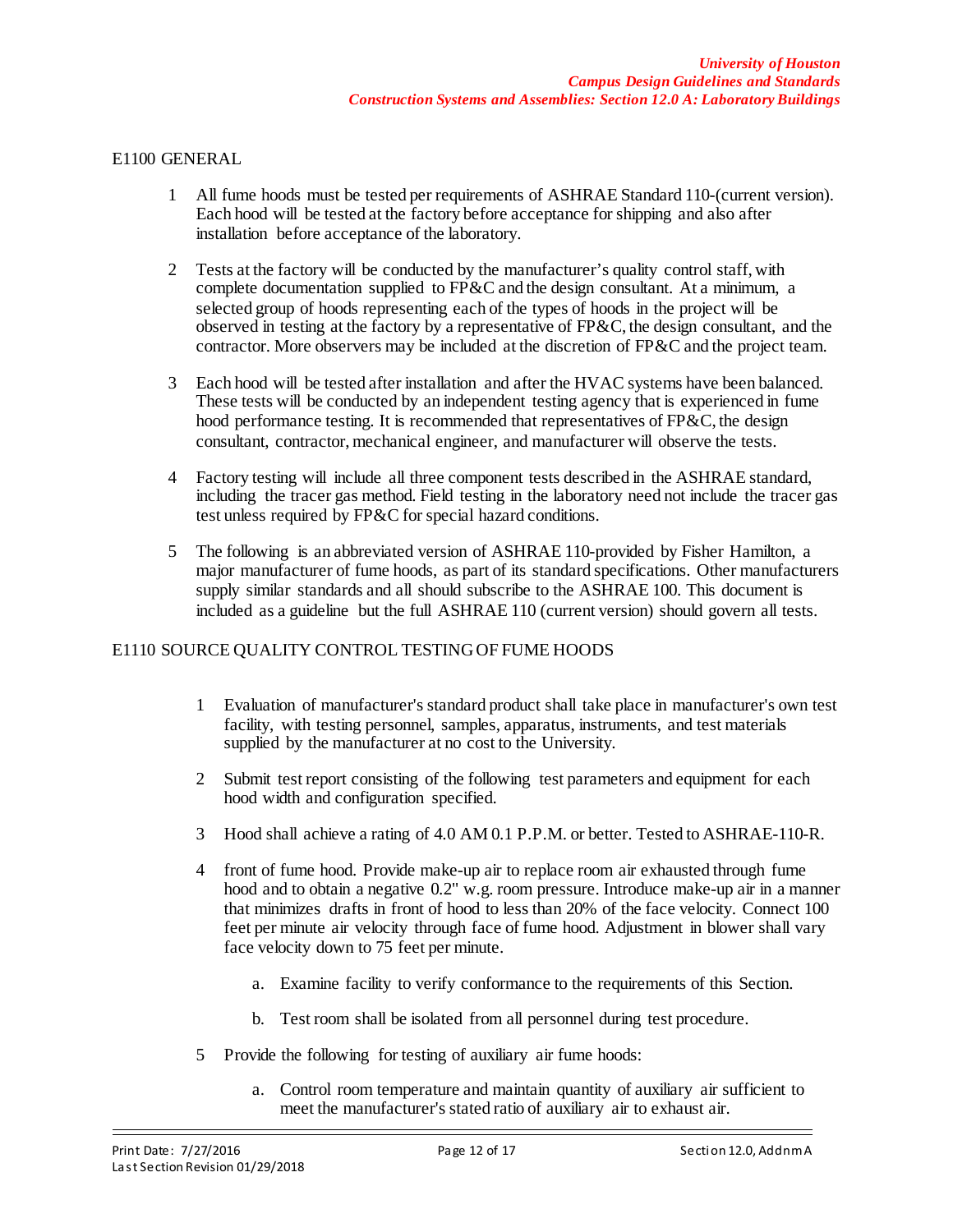- 6 Provide the following for testing of Vectrol fume hoods:
	- a. Maintain temperature of auxiliary air 10 degrees F. above room temperature.
- 7 Testing equipment:
	- a. Properly calibrated hot wire thermal anemometer probes equal to Sierra Model 600-02; correlate with computer data acquisition format to provide simultaneous readings at all points.
	- b. Pitot tube and inclined manometer with graduations no greater than 0.2 inch of water, equal to F.W. Dwyer Model 400. Calibration curves based on 20. Pitot traverse readings and correlated to a digital readout indicator to provide quick and accurate adjustment of air flows.
	- c. Tracer gas: Sulfur hexa-fluoride supplied from a cylinder at a test flow rate of four liters per minute.
	- d. Ejector system: Tracer gas ejector equal to IHE No. 525-014. Submit sufficient proof of ejector system calibration.
	- e. Critical orifice: Sized to provide tracer gas at four liters per minute at an upstream pressure of 30 PSIG.
	- f. Detection instruments: Ion Track Model 61 Leak Meter II sulfur hexafluoride detector instrument.
	- g. Recorder with an accuracy better than plus or minus 0.5% of full scale.
	- h. Three dimensional manikin, overall height 67", clothed in a smock.
	- i. Titanium tetrachloride glass modules. CAUTION: Titanium tetrachloride is corrosive and irritating; skin contact or inhalation shall be avoided.
	- j. One dozen 30-second smoke bombs.
- 8 Preliminary Test and Data:
	- a. Provide sketch of room indicating room layout, location of significant equipment, including test hood and other hoods. Provide sketch of air supply system indicating type of supply fixtures.
	- b. Reverse air flows and dead space:
		- i. Swab strip of titanium tetrachloride along both walls and floor of hood in a line 6" behind and parallel to the hood face, and along the top of the face opening. Swab an 8" diameter circle on the back of the hood. All smoke should be carried to the back of the hood and exhausted.
		- ii. Test the operation of the bottom air bypass air foil by running the cotton swab under the air foil.
		- iii. If visible fumes flow out of the front of the hood, the hood fails the test and receives no rating.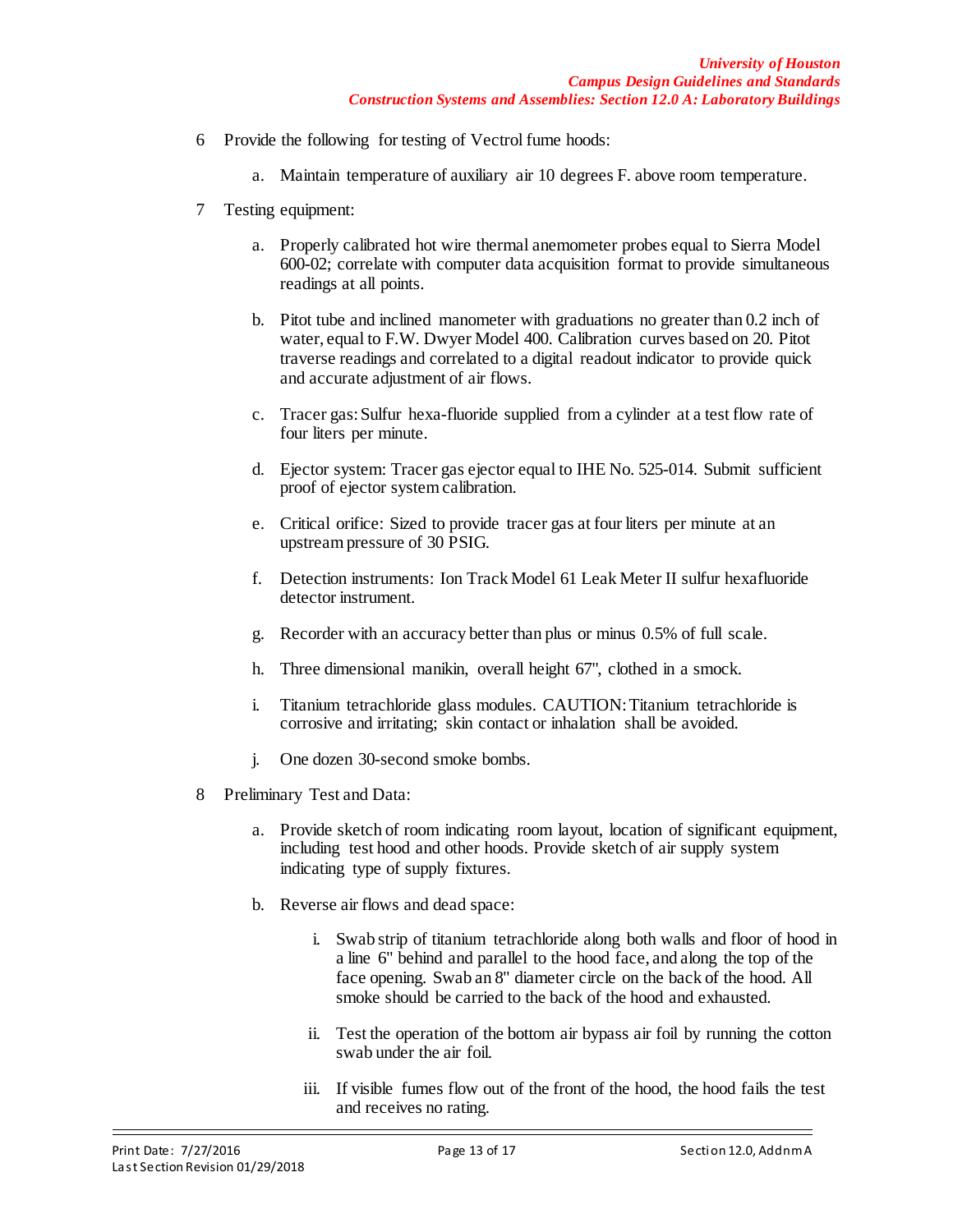- c. Face velocity measurements: Face velocity shall be determined by averaging minimum of four and maximum of eight readings at the hood face. Take readings at center of a grid made up of sections of equal area across the top half of the face and sections of equal area across the bottom half of the face. Take simultaneous readings at each point with a series of calibrated hot wire anemometers over a one minute period of time. Probes shall be correlated to a computer data acquisition package, which will provide an average of each reading over that one minute period and also an overall average. During the one minute monitoring period, all velocities must automatically update average at a maximum of four second intervals.
- 9 Test Procedure:
	- a. Check sash operation by moving sash through its full travel. Verify that sash operation is smooth and easy, and that vertical rising sash shall hold at any height without creeping up or down. Position sash in the full open position.
	- b. Measure exhaust air flow with the baffles' position to give maximum air flow. Measure exhaust air volume with baffles' position to give minimum air flow. Verify that the air volume at minimum air flow is not less than 95% of the exhaust air volume at maximum air flow. Hoods exceeding this fail the test and receive no rating.
	- c. Take a static pressure reading, using methods assuring an accurate reading, in an area of the ductwork no more than three feet nor less than one foot above the exhaust collar. Static pressure loss shall not exceed values given under Design Requirements in Part 1 of this Section.
	- d. Install ejector in test positions. For a typical bench-type hood, three positions are required: left, center and right as seen looking into the hood. In the left position the ejector center line is 12" from the left inside wall of the hood; center position is equal distance from the inside sidewalls; and the right position is 12" from the right inside wall. The ejector body is 6" in from the hood face in all positions. Location of ejector may require modification for hoods of unusual dimensions.
	- e. Install manikin positioned in front of the hood, centered on the ejector.
	- f. Fix detector probe in the region of the nose and mouth of the manikin. Take care that method of attachment of the probe does not interfere with the flow patterns around the manikin. Locate nose of manikin 9" in front of ejector (3" in front of sash).
	- g. Open tracer gas block valve. Correlate readings with a computer data acquisition package, which is capable of monitoring and visually recording a minimum of one reading per second for a minimal three minute time period at each of the three positions.
	- h. The control level rating of the hood shall be the maximum of the three average values for the three test positions.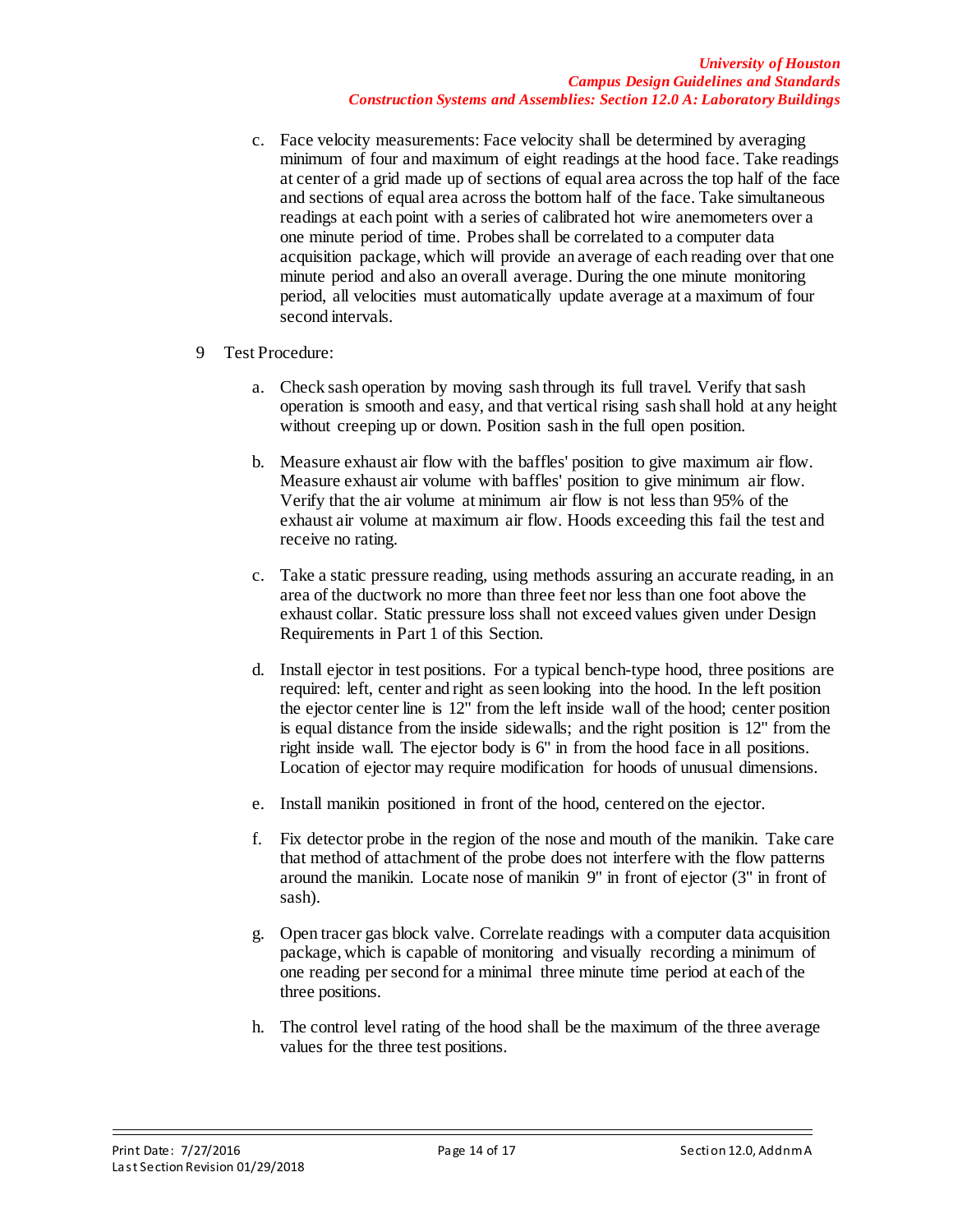- i. Record performance rating of the fume hood as XXAMyyy, where XX equals the release rate in liters per minute (4.0) and AM represents the as manufactured test sequence and yyy equals the control level in parts per million.
- j. All data on the above test conditions including instrumentation and equipment, test conditions, preliminary test and data information shall be provided on a one page report, including a printout of the average face velocities, and a separate graph-type performance curve on all three tracer gas positions.
- 10 Constant Volume/Bypass and VAV/Conventional Fume Hoods:
	- a. Conduct test as outlined above with the sash open.
	- b. Ignite a smoke bomb within the fume hood work area to verify that the fumes are quickly and efficiently carried away. Move the lighted bomb about the fume hood work area, checking near fume hood ends and work surface to verify that there is no reverse flow of air at these locations.
- 11 Air flow in fume hoods with auxiliary air:
	- a. When the specified velocity has been determined, the volume of exhaust air should be verified by multiplying the average face velocity by the square foot area of the fume hood opening. The volume of exhaust air may be determined by other recognized procedures. In accordance with industry standards, the auxiliary air blower shall be turned off during face velocity grid readings.
	- b. Following grid readings, turn on the auxiliary air blower, adjust to give the proper quantity of auxiliary air, and continue with other steps outlined in Test Procedures above. The quantity of auxiliary air should be determined by the use of a 20 point Pitot tube traverse of the duct and be correlated to an indicator to provide easy adjustment for varying volumes. The quantity of auxiliary air may be determined by other recognized procedures. The temperature of the auxiliary air shall be adjusted to 10 degrees F. above the room temperature.
	- c. When the proper air volumes and temperatures have been obtained and with the sash in the full open position except as indicated, conduct the following tests:
		- i. Ignite a smoke bomb within the fume hood work area to verify that the fumes are quickly and efficiently carried away. Move the lighted bomb about the fume hood work area, checking near fume hood ends and work surface to verify that there is no reverse flow of air at these locations.
		- ii. Discharge smoke bomb into the auxiliary air duct ahead the blower to insure that the smoke is thoroughly mixed with the auxiliary air. Observe the flow of air down and into the fume hood face to verify that capture efficiency is 95% minimum.
	- d. With the sash in a closed position, discharge a smoke bomb in auxiliary air duct and verify that all smoke and air is captured and drawn through the fume hood work area.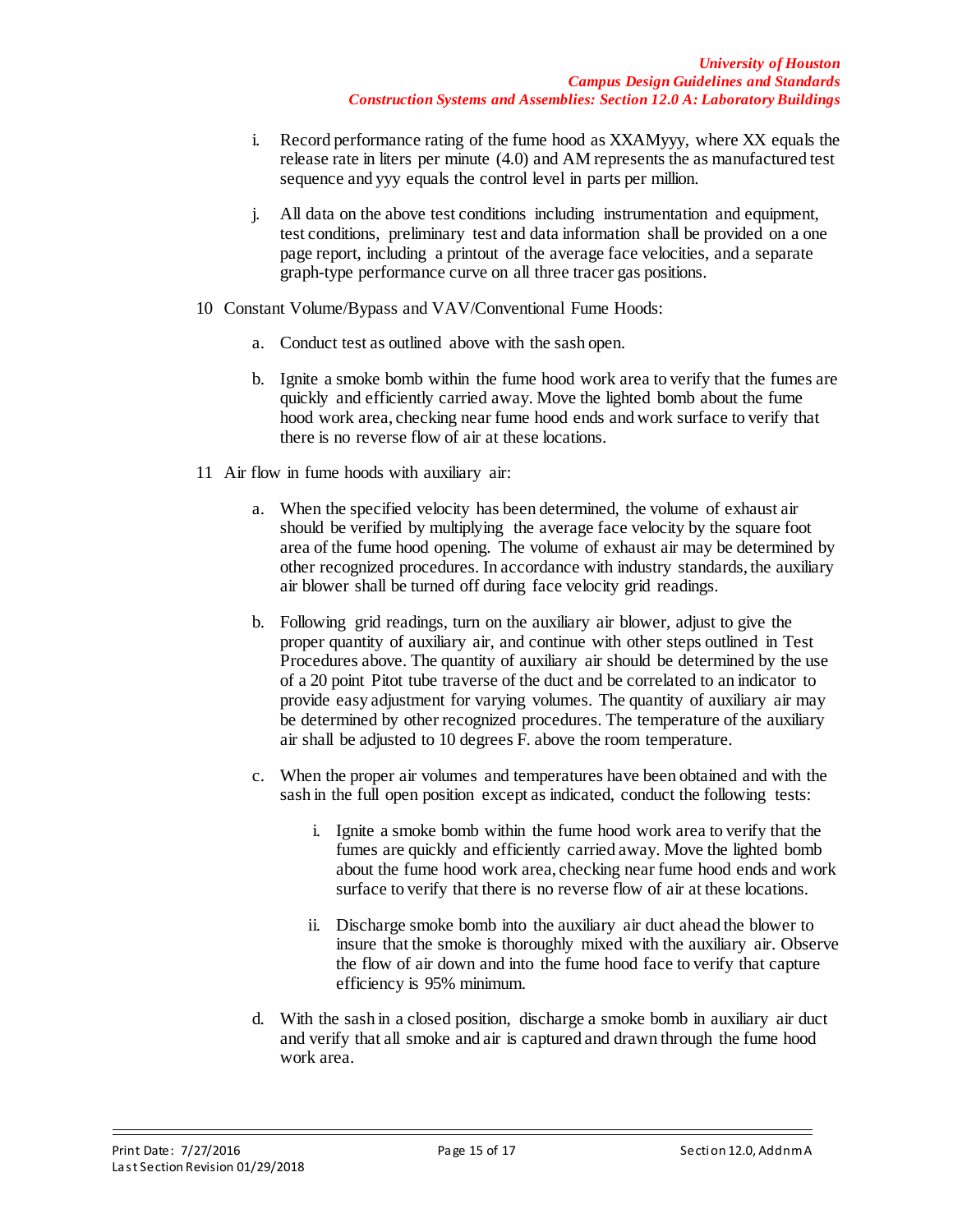#### E1120 FIELD QUALITY CONTROL TESTING OF FUME HOODS

- 1 Field testing requirements:
	- a. Perform tests in field to verify proper operation of the fume hoods before they are put in use, using only qualified personnel.
	- b. Perform tests after installation is complete, the building ventilation system has been balanced, all connections have been made, and written verification has been submitted that the above conditions have been met.
	- c. Verify that the building make-up air system is in operation, the doors and windows are in normal operating position, and that all other hoods and exhaust devices are operating at designed conditions.
	- d. Correct any unsafe conditions disclosed by these tests before request of test procedures.
- 2 Testing equipment:
	- a. Properly calibrated hot wire thermal anemometer equal to Alnor Model No. 8500D-1 Compuflow.
	- b. Supply of 30-second smoke bombs.
	- c. Supply of titanium tetrachloride.
- 3 Test procedure SEFA LF-1-2010:
	- a. Check room conditions in front of fume hood using a thermal anemometer and a smoke source to verify that the velocity of cross drafts does not exceed 20% of the specified average fume hood face velocity. Eliminate any cross drafts that exceed these values before proceeding.
		- i. CAUTION: Titanium tetrachloride fumes are toxic and corrosive. Use sparingly; avoid inhalation and exposure to body, clothing and equipment that might be affected by corrosive fumes.
		- ii. NOTE: No fume hood can operate properly if excessive cross drafts are present.
	- b. Perform the following test to verify conformance of actual fume hood face velocities to those specified. Turn on the exhaust blower with the sash in full open position. Determine the face velocity by averaging the velocity of six readings taken at the fume hood face: at the centers of a grid made up of three sections of equal area across the top half of the fume hood face and three sections of equal area across the bottom half of the fume hood face.
		- i. If not in accordance with specifications, refer to manufacturer's Troubleshooting Guide for aid in determining cause of variation in air flow.
		- ii. Check sash operation by moving sash through its full travel. Verify that sash operation is smooth and easy, and that vertical rising sash shall hold at any height without creeping up or down.